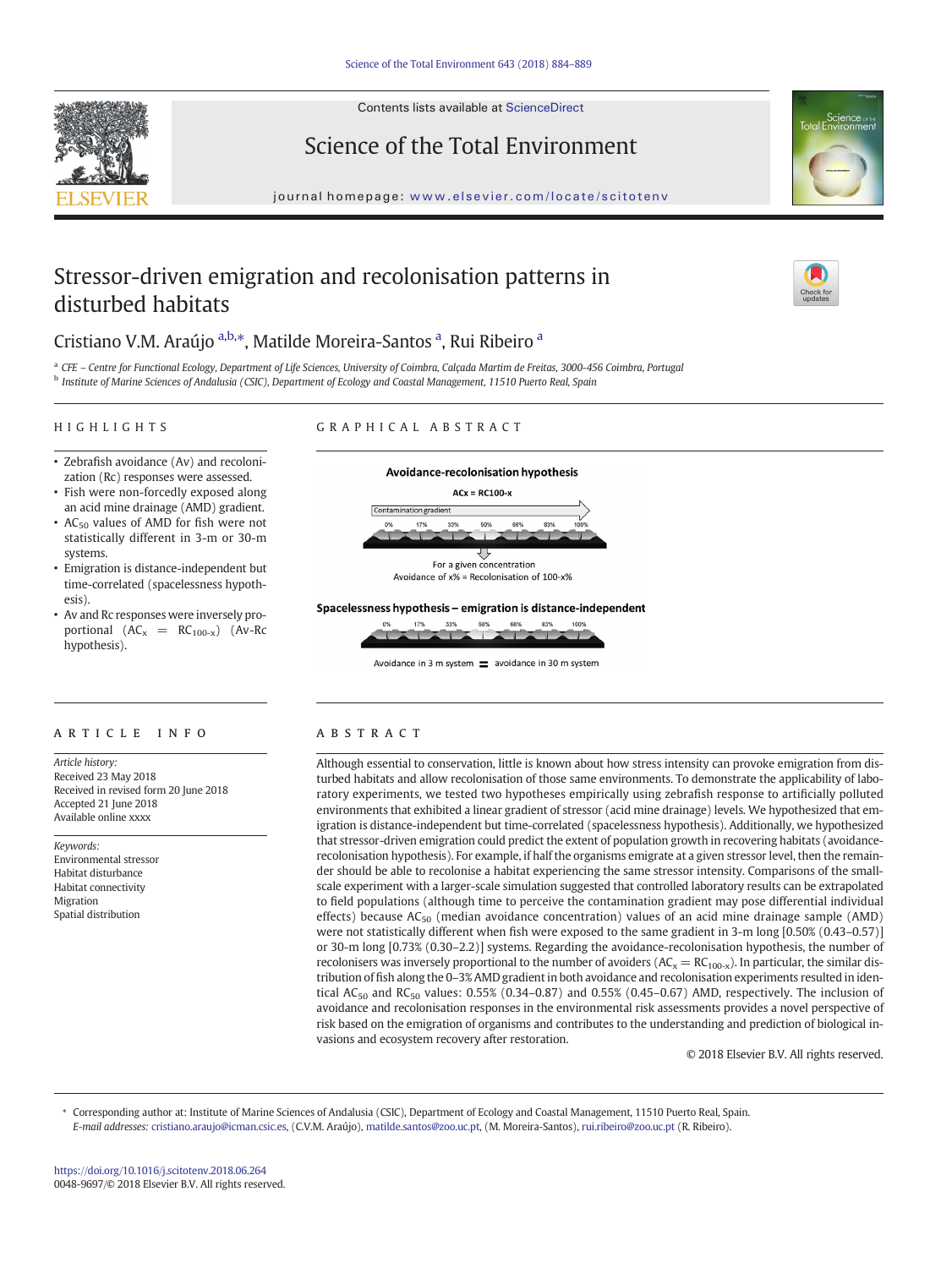#### 1. Introduction

The niche theory predicts that populations will eventually experience extinction when an environmental condition changes and falls outside the range within which organisms are able to reproduce ([Van](#page--1-0) [Straalen, 2003](#page--1-0); [Begon et al., 2006\)](#page--1-0). However, a much lesser change, leaving the habitat still well within that range, could also dictate population extinction if organisms emigrate to adjacent un- or less disturbed habitats. For example, dilutions of several pulp mill effluents eliciting active spatial avoidance by 50% of 12-h long exposed organisms (the cladoceran Daphnia magna) were similar to those reducing reproduction by 50% after a 42-fold longer forced exposure (21 d) [\(Rosa et al.,](#page--1-0) [2010](#page--1-0)). In other words, if a less disturbed habitat was available, the organisms would have moved away before they began suffering adverse physiological effects.

Organisms can respond to a stressor with either 'fight or flight' [\(Hobfoll, 1988\)](#page--1-0). Avoidance is considered the 'flight' option, and can be temporal or spatial. The former includes catatonic, 'playing dead' behaviours and physiological life-history events (e.g. torpid and dormant stages, cryptobiosis), while the latter can be split into passive (drift) or active (i.e. self-propelled) avoidance [\(Hobfoll, 1988;](#page--1-0) [Liess, 1994;](#page--1-0) [Willmer et al., 2005](#page--1-0); [Araújo et al., 2016a](#page--1-0)).

The acceptance of a niche-based concept of stress neglects the ecological consequences of the "flight" option at higher (than the individual) levels of biological organization. For example, [Steinberg \(2012\)](#page--1-0) put forward that stress is a physiological state in an organism placed outside its niche. In our view, a more valuable perspective of stress is one that accounts for levels of biological organization beyond the individual. [Parker et al. \(1999\)](#page--1-0) proposed a definition of stress that involves stressor-induced negative impact, not just on individuals, but any biological unit (e.g. population, community). This expanded concept of stress, which was also sanctioned by [van Straalen \(2003\)](#page--1-0), accommodates the framework of the chemical stress ecology (sensu [Van den](#page--1-0) [Brink, 2013](#page--1-0)) and aligns with the idea of stressors (e.g. environmental pollution) that extend beyond the individual level to affect habitats, decreasing their suitability for accommodating life [\(Beketov and Liess,](#page--1-0) [2012;](#page--1-0) [Moe et al., 2013](#page--1-0)). For our purpose, habitat disturbance is an event that alters resources or any aspect of the abiotic environment, thereby structurally and functionally disrupting populations, communities, or ecosystems [\(Molles, 2015](#page--1-0)). Conservation efforts in response to such disturbance will greatly benefit from data on avoidance behaviour especially in species with small populations, as such groups are more vulnerable [\(Begon et al., 2006;](#page--1-0) [Moe et al., 2013\)](#page--1-0). Available data on some anurans ([Araújo et al., 2016a](#page--1-0)) demonstrate their ability to actively emigrate from stressors. Furthermore, genetic erosion and other multigenerational effects are expected in a population if avoidance behaviour is genetically determined [\(Lopes et al., 2004\)](#page--1-0), meaning that the most sensitive genotypes emigrate first ([Ribeiro and Lopes, 2013](#page--1-0)).

Small-scale experiments have been performed to obtain insight on avoidance behaviour [\(Araújo et al., 2016a](#page--1-0)). Such experiments are practical and allow high replicability [\(Schindler, 1998;](#page--1-0) [Bergström and](#page--1-0) [Englund, 2004](#page--1-0); [Petersen and Englund, 2005](#page--1-0); [Greathouse et al., 2006;](#page--1-0) [Vignati et al., 2007;](#page--1-0) [Englund and Leonardsson, 2008](#page--1-0)), but considerable uncertainty may exist in attempting spatial extrapolations of laboratory experimental data to field conditions. However, here we suggest that active avoidance intensity is spaceless—independent of distance—but affected by time, specifically the duration between exposure to the negative stimulus and its detection, as well as the time required per species for dispersal. This 'avoidance spacelessness hypothesis' is based on the assumption that the proportion of potential escapers within a population is constant (i.e., avoidance percentage is dependent on the concentration regardless the distance). Consequently, the final spatial distribution along a stressor gradient will be constant, though the time necessary to achieve that distribution is positively correlated to distance. Thus, given enough time, final spatial distributions along similar stressor gradients with differing spatial scales will match. At any given moment, a lowest effective gradient may exist (the smoothest gradient organisms can detect and avoid; [Moreira-Santos et al., 2008](#page--1-0)), but over time, its value (in concentration per distance units) will asymptotically converge to zero. This hypothesis has three assumptions: absences of (i) toxicological effects, (ii) acclimation phenomena, and (iii) spatialdistribution distortions from density-dependent effects or other (a) biotic interference. If validated, this hypothesis allows for increased accuracy in extrapolating results on the intensity of stressor-induced habitat disturbance from small-scale experiments on stressor-driven emigration to the field.

Understanding avoidance responses may provide insight into the extent of population regrowth in recovering habitats, an aspect that has received little attention ([Van den Brink, 2008](#page--1-0)), although being crucial for the ecological risk assessments involved in endangeredspecies conservation and the management of protected areas. The notion and concept of emigration followed by recolonisation after a habitat change dates back to as far as the XIXth century, with Charles Darwin ([Darwin, 1859](#page--1-0)): "The arctic forms, during their long southern migration [in the Glacial period] and re-migration northward, will have been exposed to nearly the same climate". Here, we developed the avoidance-recolonisation hypothesis, which postulates that intensities of the two responses are inversely correlated. An emptying habitat (from stressor-driven emigration) will be recolonised by adjacent populations upon sufficient reduction of stressor intensity to partially unavoided levels. Within any population, if the proportion of escapers in a future habitat disturbance is x% then the proportion of recolonisers of an adjacent habitat with the same level of stress will be 100-x%. In other words, the stressor intensity causing x% avoidance will allow a 100-x% recolonisation. The hypothesis has two assumptions. The first is identical to the third assumption (on spatial-distribution distortions) of the avoidance spacelessness hypothesis. Second, the speed and the number of escapers and recolonisers should be equally affected by the pattern of previous exposure they were faced with, along the stressor gradient, in their respective scenarios. For instance, if a stressor is partially narcotic, then recolonisation will be more intense than avoidance (emigration), whereas the opposite should be true for a stimulant drug. Also, acclimation (sensu [Willmer et al., 2005](#page--1-0)) may result in decreased avoidance intensity compared with recolonisation intensity.

A complete model of stressor effects would take into account exposure, stressor level (e.g. pollutant toxicity), species movement, and life cycles [\(Liess and von der Ohe, 2005](#page--1-0)). Our two proposed hypotheses are tools that can address species movement patterns and integrate population recovery into the evaluation of stressor effects, addressing the current deficit in the literature ([Van den Brink, 2008](#page--1-0)). In terms of species movement, we note that traditional evaluations of stressor effects implemented inescapable exposure, thus entirely neglecting the possibility of active emigration [\(Liess and von der](#page--1-0) [Ohe, 2005](#page--1-0); [Knillmann et al., 2018](#page--1-0)). Yet, our understanding of stressor effects is incomplete without taking into account escapers and invaders, as well as organisms that remain (conformers and regulators) ([Moe et al., 2013](#page--1-0)). The forced-exposure conditions of laboratory or semi-field experiments, lacking connectivity to undisturbed habitats, could result in underestimation of population recovery, through recolonisation ([Van den Brink, 2008\)](#page--1-0), but could also result in underestimation of adverse effects during exposure, through emigration ([Lopes et al., 2004\)](#page--1-0).

In the present study, we aimed to link both exposure (emigration/ escape) and post-exposure (subsequent immigration/recolonisation) effects through experiments that tested both the avoidance spacelessness and the avoidance-recolonisation hypothesis. Zebrafish (Danio rerio) was selected as subjects because of their mobility, size, and ability to avoid stressors [\(Moreira-Santos et al., 2008;](#page--1-0) [Araújo](#page--1-0) [et al., 2014a](#page--1-0)). Our study should contribute to the prediction of recolonisation (immigration) rates using experimental data on stressor-driven emigration.